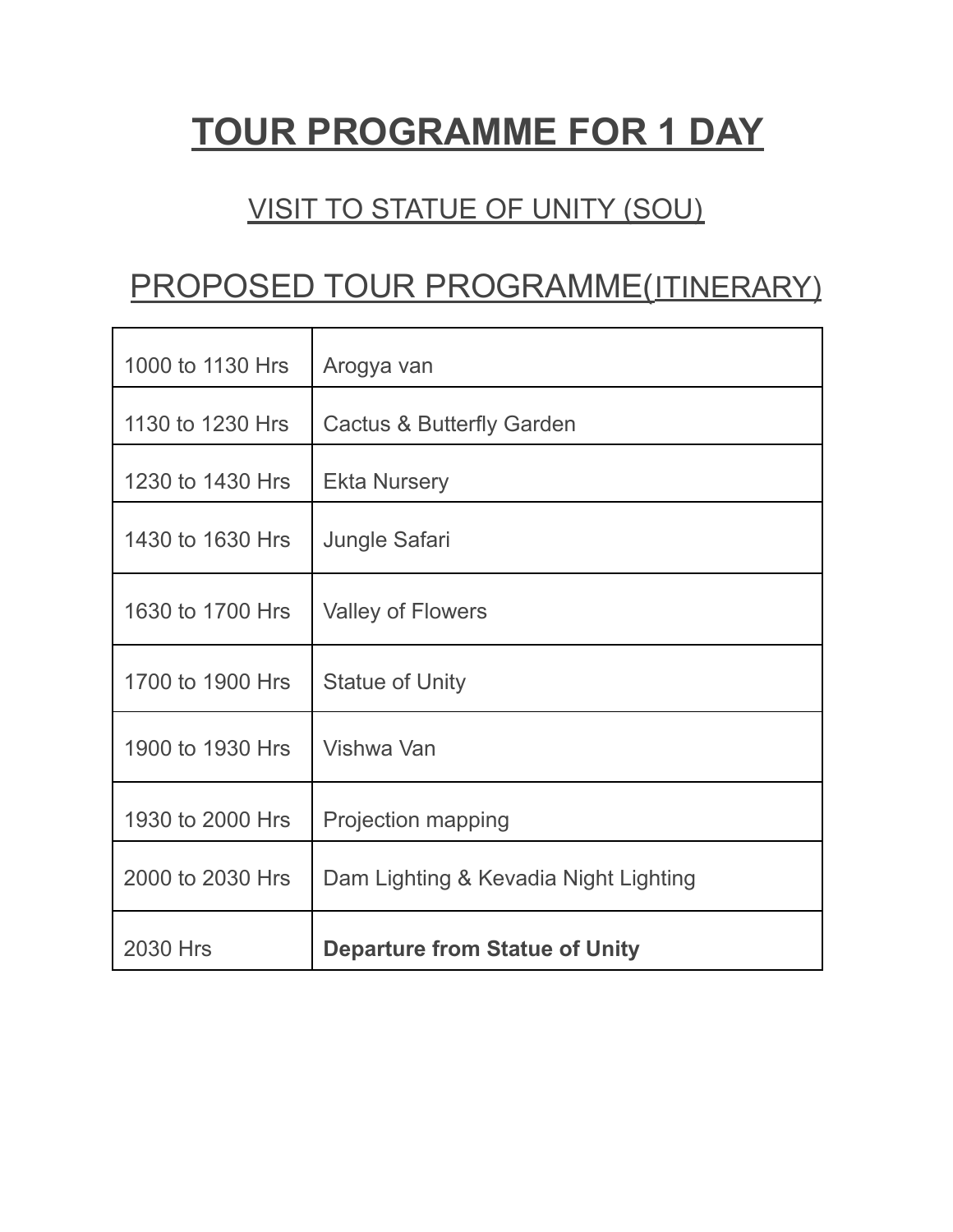# **TOUR PROGRAMME FOR 2 DAYS**

### VISIT TO STATUE OF UNITY (SOU)

## PROPOSED TOUR PROGRAMME(ITINERARY)

| 1000 to 1130 Hrs         | Arogya van                            |
|--------------------------|---------------------------------------|
| 1130 to 1300 Hrs         | <b>Cactus &amp; Butterfly Garden</b>  |
| 1300 to 1500 Hrs         | <b>Ekta Nursery</b>                   |
| <b>Reserved for Rest</b> |                                       |
| 1700 to 1900 Hrs         | <b>Statue of Unity</b>                |
| 1900 to 1930 Hrs         | Vishwa Van                            |
| 1930 to 2000 Hrs         | <b>Projection Mapping</b>             |
| 2000 to 2030 Hrs         | Dam Lighting & Kevadia Night Lighting |
| 2030 to 2230 Hrs         | <b>Ekta Cruise DINNER</b>             |
| <b>2230 Hrs</b>          | <b>Night Stay at Hotel</b>            |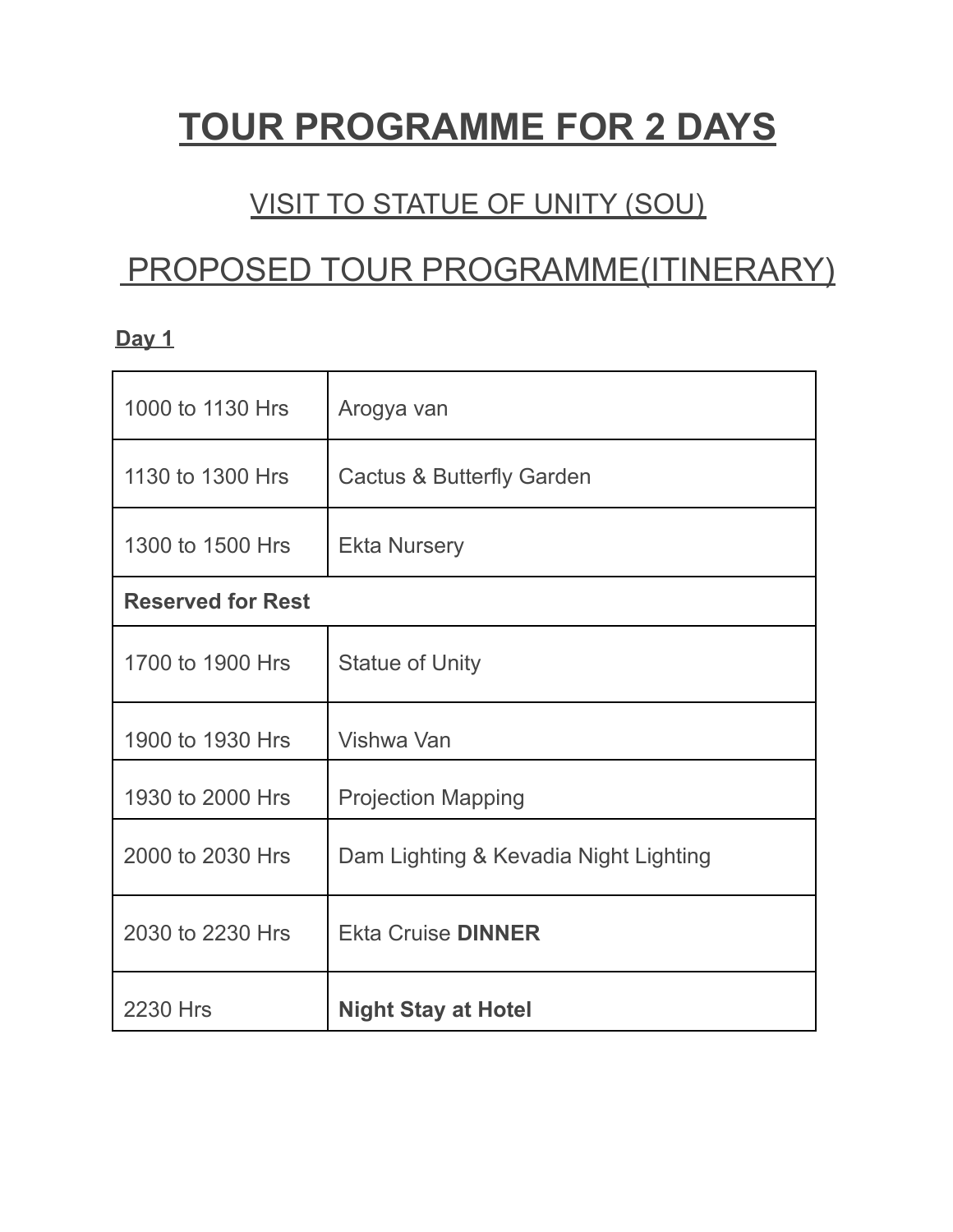| 1000 to 1130 Hrs         | River Rafting at Khalwani      |  |
|--------------------------|--------------------------------|--|
| 1130 to 1230 Hrs         | <b>Jungle Safari</b>           |  |
| 1230 to 1300 Hrs         | <b>Valley of Flowers</b>       |  |
| <b>Reserved for Rest</b> |                                |  |
| 1500 to 1600 Hrs         | Zarwani Eco-Tourism            |  |
| 1600 to 1800 Hrs         | <b>River Front Cycling</b>     |  |
| 1800 to 1930 Hrs         | <b>Children Nutrition Park</b> |  |
| 1930 to 2000 Hrs         | <b>Ekta Mall</b>               |  |
| <b>2000 Hrs</b>          | <b>Departure from Kevadia</b>  |  |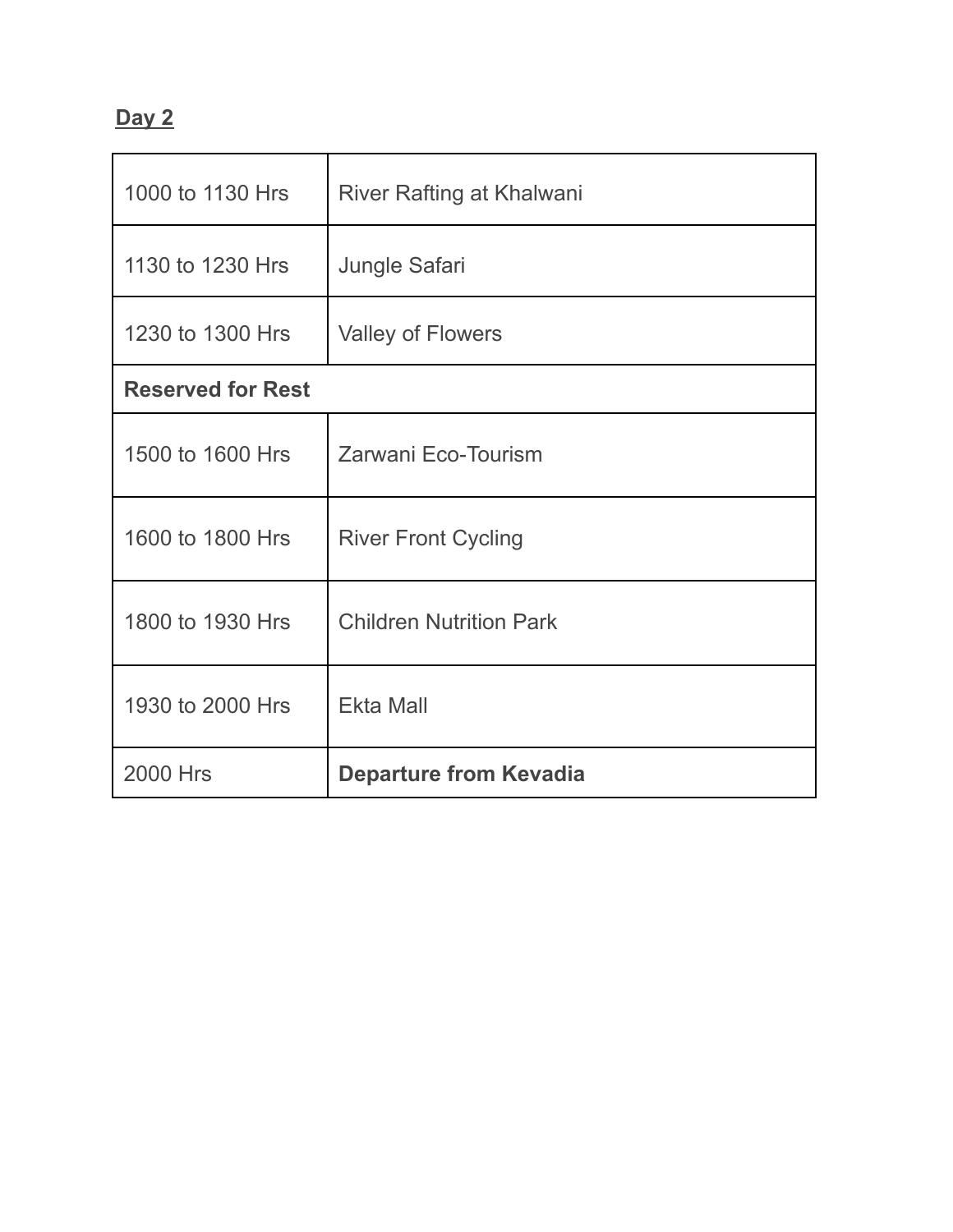# **TOUR PROGRAMME FOR 3 DAYS**

### VISIT TO STATUE OF UNITY (SOU)

## PROPOSED TOUR PROGRAMME(ITINERARY)

| 1000 to 1130 Hrs         | Arogya van                            |  |
|--------------------------|---------------------------------------|--|
| 1130 to 1230 Hrs         | Shoolpaneshwar Mahadev Temple         |  |
| 1230 to 1430 Hrs         | <b>Ekta Nursery</b>                   |  |
| <b>Reserved for Rest</b> |                                       |  |
| 1615 to 1730 Hrs         | Saradar Sarovar Nauka Vihar (Boating) |  |
| 1730 to 1830 Hrs         | <b>Cactus &amp; Butterfly Garden</b>  |  |
| 1830 to 1930 Hrs         | <b>Unity Glow Garden</b>              |  |
| <b>1930 Hrs</b>          | Dinner & Night Stay at Hotel          |  |